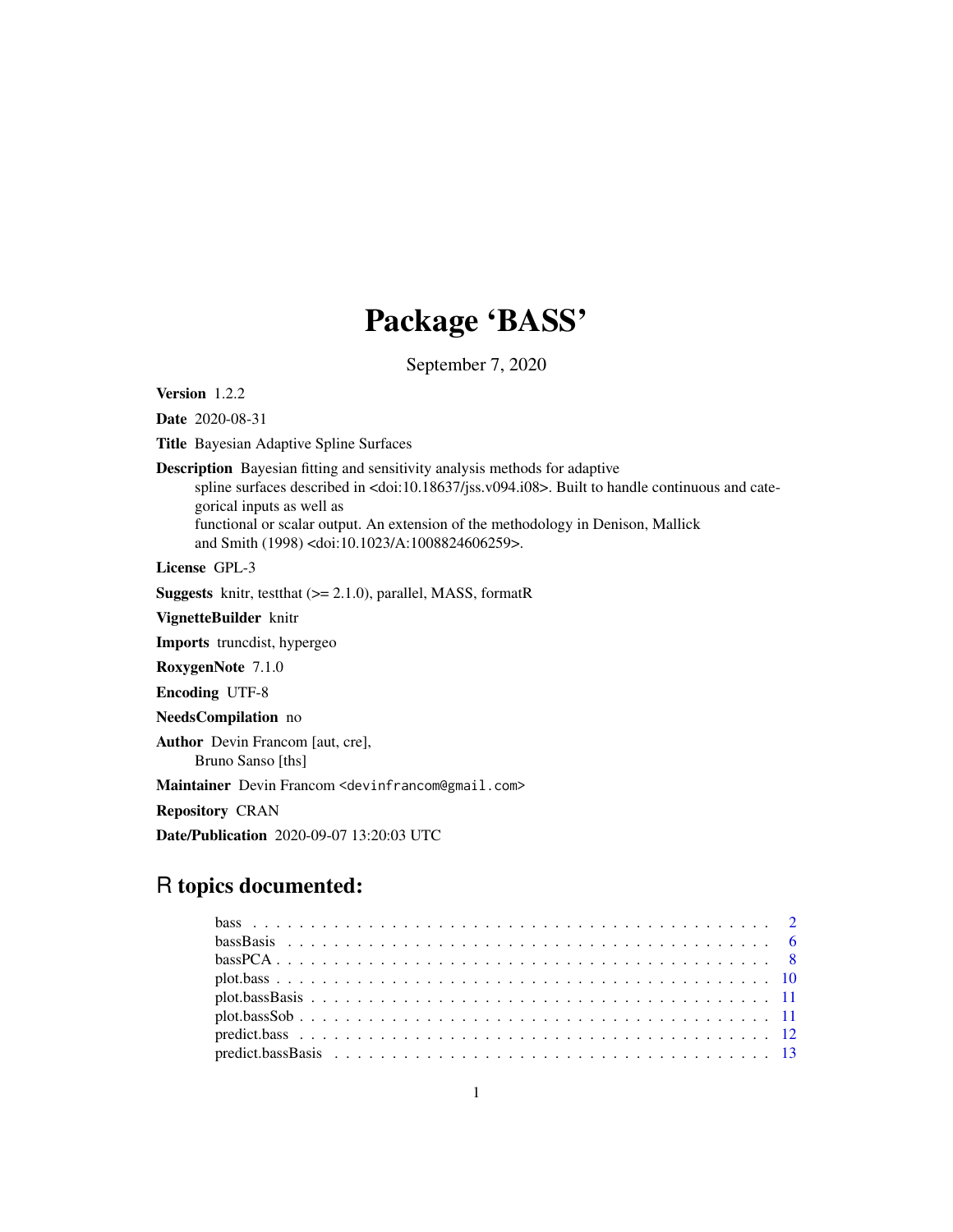<span id="page-1-0"></span>

| Index |  |  |
|-------|--|--|
|       |  |  |
|       |  |  |
|       |  |  |
|       |  |  |
|       |  |  |
|       |  |  |

<span id="page-1-1"></span>bass *Bayesian Adaptive Spline Surfaces (BASS)*

### Description

Fits a BASS model using RJMCMC. Optionally uses parallel tempering to improve mixing. Can be used with scalar or functional response. Also can use categorical inputs.

#### Usage

```
bass(
  xx,
 y,
 maxInt = 3,
 maxInt.func = 3,
 maxInt.cat = 3,xx.func = NULL,degree = 1,
  maxBasis = 1000,
  npart = NULL,
  npart.func = NULL,
  nmcmc = 10000,
  nburn = 9000,thin = 1,
 g1 = 0,
 g2 = 0,
  s2.lower = 0,
 h1 = 10,
 h2 = 10,
  a.tau = 0.5,
 b.tau = NULL,
 w1 = 5,
 w2 = 5,
  temp.ladder = NULL,
  start.temper = NULL,
  curr.list = NULL,
  save.yhat = TRUE,
  small = FALSE,verbose = TRUE,
```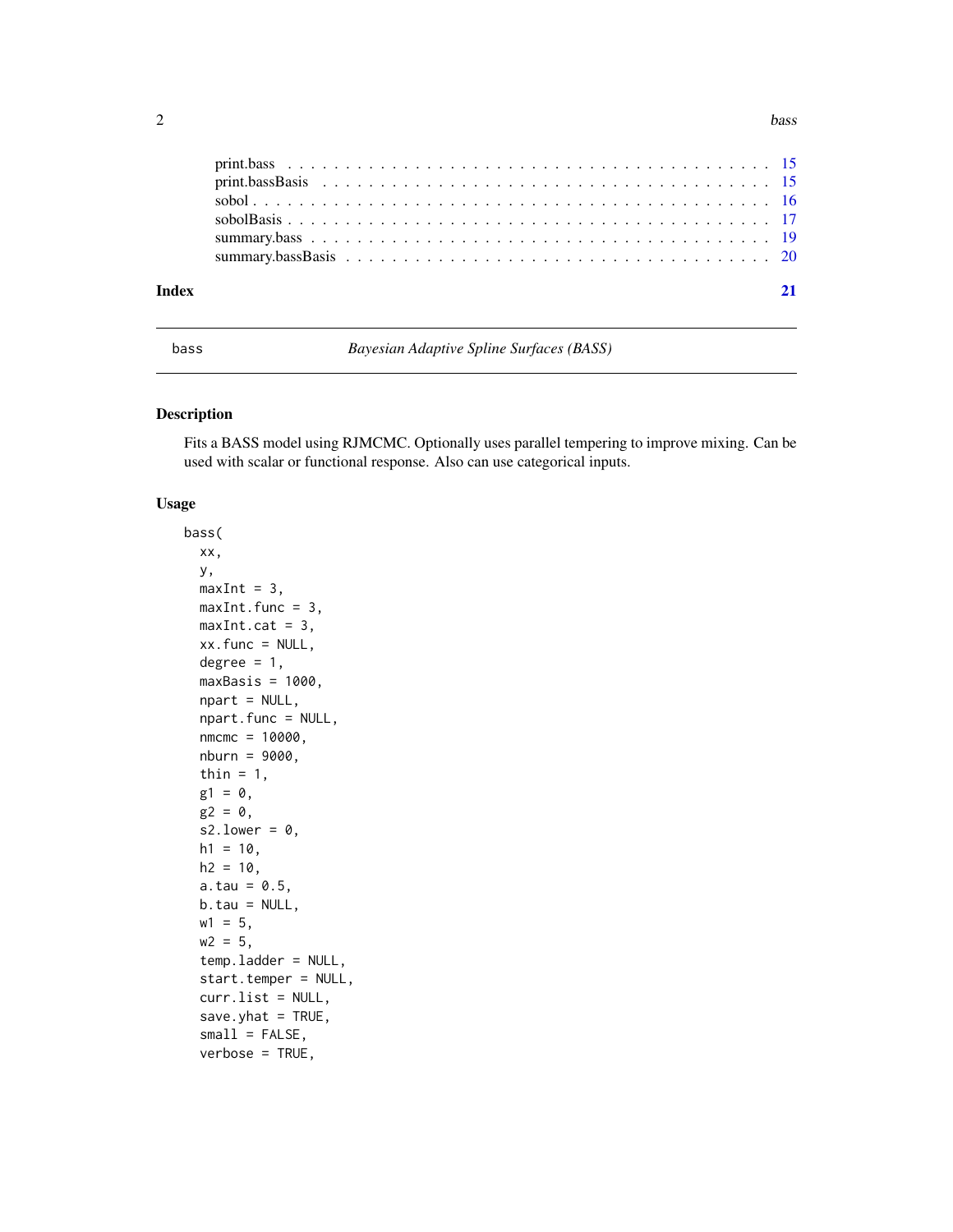```
bass 3<sup>3</sup>
```

```
ret.str = F
\sum_{i=1}^{n}
```

| ХX          | a data frame or matrix of predictors. Categorical predictors should be included<br>as factors.                                                                                                                                                                                   |
|-------------|----------------------------------------------------------------------------------------------------------------------------------------------------------------------------------------------------------------------------------------------------------------------------------|
| у           | a response vector (scalar response) or matrix (functional response). Note: If<br>sum(y^2) is large (i.e. 1e10), please center/rescale (and rescale g1 and g2 if<br>necessary).                                                                                                   |
| maxInt      | integer for maximum degree of interaction in spline basis functions. Defaults to<br>the number of predictors, which could result in overfitting.                                                                                                                                 |
| maxInt.func | (functional response only) integer for maximum degree of interaction in spline<br>basis functions describing the functional response.                                                                                                                                            |
| maxInt.cat  | (categorical input only) integer for maximum degree of interaction of categorical<br>inputs.                                                                                                                                                                                     |
| xx.func     | a vector, matrix or data frame of functional variables.                                                                                                                                                                                                                          |
| degree      | degree of splines. Stability should be examined for anything other than 1.                                                                                                                                                                                                       |
| maxBasis    | maximum number of basis functions. This should probably only be altered if<br>you run out of memory.                                                                                                                                                                             |
| npart       | minimum number of non-zero points in a basis function. If the response is func-<br>tional, this refers only to the portion of the basis function coming from the non-<br>functional predictors. Defaults to 20 or 0.1 times the number of observations,<br>whichever is smaller. |
| npart.func  | same as npart, but for functional portion of basis function.                                                                                                                                                                                                                     |
| nmcmc       | number of RJMCMC iterations.                                                                                                                                                                                                                                                     |
| nburn       | number of the nmcmc iterations to disregard.                                                                                                                                                                                                                                     |
| thin        | keep every thin samples                                                                                                                                                                                                                                                          |
| g1          | shape for IG prior on $\sigma^2$ .                                                                                                                                                                                                                                               |
| g2          | scale for IG prior on $\sigma^2$ .                                                                                                                                                                                                                                               |
| s2.lower    | lower bound for s2. Turns IG prior for s2 into a truncated IG.                                                                                                                                                                                                                   |
| h1          | shape for gamma prior on $\lambda$ .                                                                                                                                                                                                                                             |
| h2          | rate for gamma prior on $\lambda$ . This is the primary way to control overfitting. A<br>large value of h2 favors fewer basis functions.                                                                                                                                         |
| a.tau       | shape for gamma prior on $\tau$ .                                                                                                                                                                                                                                                |
| b.tau       | rate for gamma prior on $\tau$ . Defaults to one over the number of observations,<br>which centers the prior for the basis function weights on the unit information<br>prior.                                                                                                    |
| w1          | nominal weight for degree of interaction, used in generating candidate basis<br>functions. Should be greater than 0.                                                                                                                                                             |
| w2          | nominal weight for variables, used in generating candidate basis functions. Should<br>be greater than 0.                                                                                                                                                                         |
|             |                                                                                                                                                                                                                                                                                  |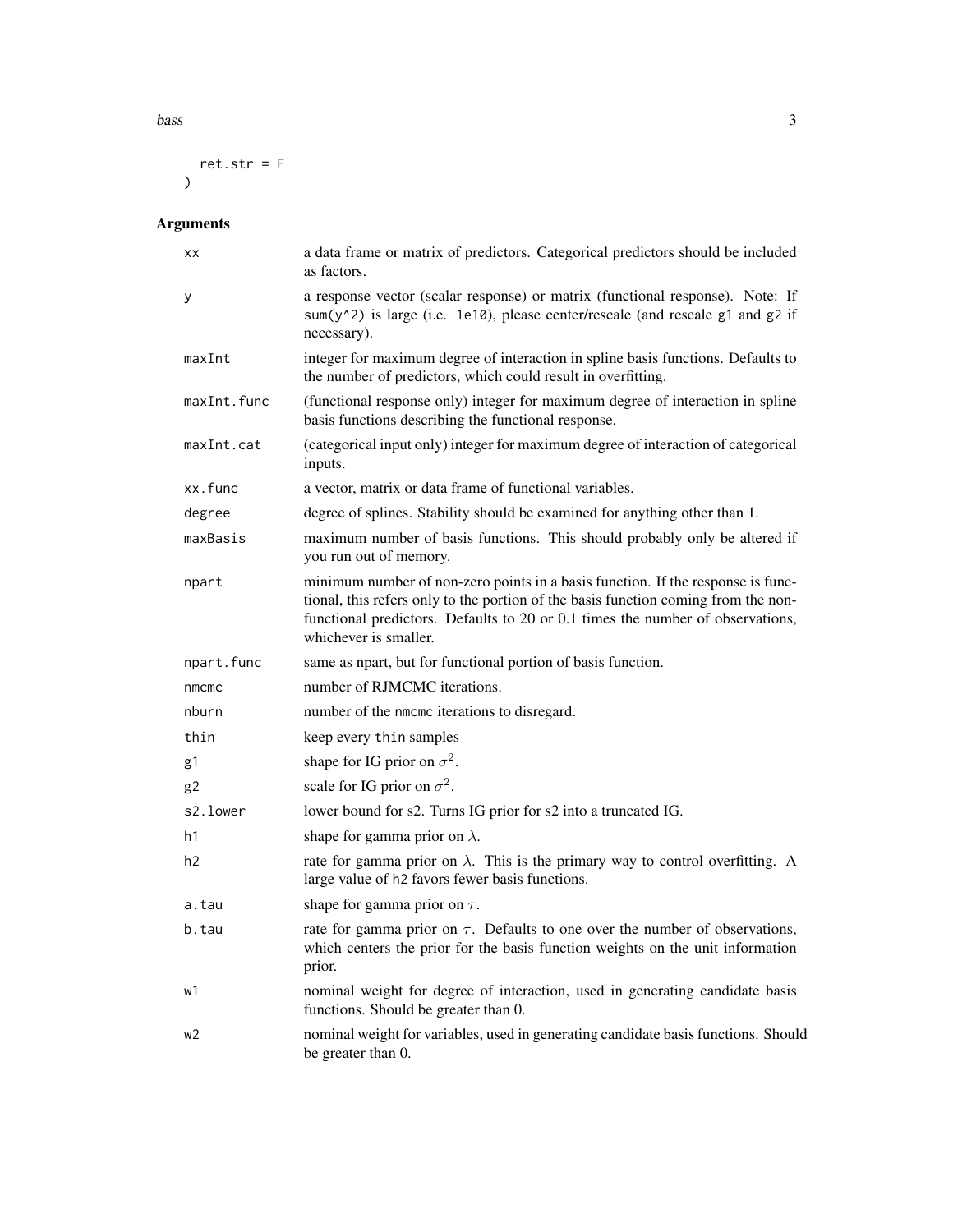<span id="page-3-0"></span>

| temp.ladder  | temperature ladder used for parallel tempering. The first value should be 1 and<br>the values should increase.                                                                                        |
|--------------|-------------------------------------------------------------------------------------------------------------------------------------------------------------------------------------------------------|
| start.temper | when to start tempering (after how many MCMC iterations). Defaults to 1000<br>or half of burn-in, whichever is smaller.                                                                               |
| curr.list    | list of starting models (one element for each temperature), could be output from<br>a previous run under the same model setup.                                                                        |
| save.yhat    | logical; should predictions of training data be saved?                                                                                                                                                |
| small1       | logical; if true, returns a smaller object by leaving out curr. list and other un-<br>necessary objects. Use in combination with save, yhat to get smaller memory<br>footprint for very large models. |
| verbose      | logical; should progress be displayed?                                                                                                                                                                |
| ret.str      | logical; return data and prior structures                                                                                                                                                             |

### Details

Explores BASS model space by RJMCMC. The BASS model has

$$
y = f(x) + \epsilon, \ \epsilon \sim N(0, \sigma^2)
$$

$$
f(x) = a_0 + \sum_{m=1}^{M} a_m B_m(x)
$$

and  $B_m(x)$  is a BASS basis function (tensor product of spline basis functions). We use priors

 $a \sim N(0, \sigma^2/\tau(B'B)^{-1})$  $M \sim Poisson(\lambda)$ 

as well as the priors mentioned in the arguments above.

# Value

An object of class 'bass'. The other output will only be useful to the advanced user. Rather, users may be interested in prediction and sensitivity analysis, which are obtained by passing the entire object to the predict.bass or sobol functions.

#### See Also

[predict.bass](#page-11-1) for prediction and [sobol](#page-15-1) for sensitivity analysis.

## Examples

```
## Not run:
####################################################################################################
### univariate example
####################################################################################################
## simulate data (Friedman function)
f<-function(x){
  10*sin(pixx[,1] * x[,2]) + 20 * (x[,3] - .5)^2 + 10 * x[,4] + 5 * x[,5]}
```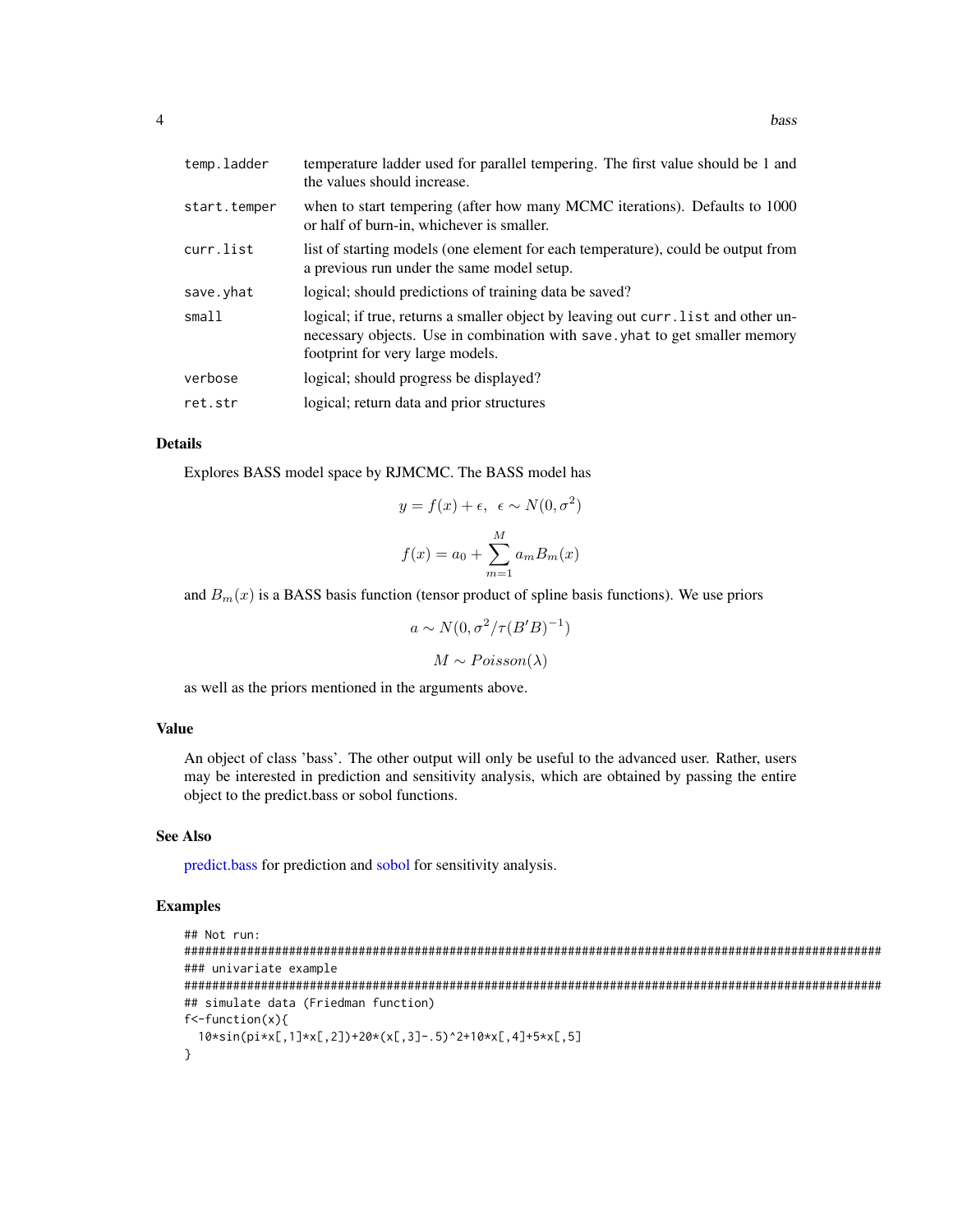#### bass 5

```
sigma<-1 # noise sd
n<-500 # number of observations
x<-matrix(runif(n*10),n,10) #10 variables, only first 5 matter
y<-rnorm(n,f(x),sigma)
## fit BASS, no tempering
mod<-bass(x,y)
plot(mod)
## fit BASS, tempering
mod<-bass(x,y,temp.ladder=1.3^(0:8),start.temper=1000)
plot(mod)
## prediction
npred<-1000
xpred<-matrix(runif(npred*10),npred,10)
pred<-predict(mod,xpred,verbose=TRUE) # posterior predictive samples
true.y<-f(xpred)
plot(true.y,colMeans(pred),xlab='true values',ylab='posterior predictive means')
abline(a=0,b=1,col=2)
## sensitivity
sens<-sobol(mod)
plot(sens,cex.axis=.5)
####################################################################################################
### functional example
####################################################################################################
## simulate data (Friedman function with first variable as functional)
sigma<-1 # noise sd
n<-500 # number of observations
nfunc<-50 # size of functional variable grid
xfunc<-seq(0,1,length.out=nfunc) # functional grid
x<-matrix(runif(n*9),n,9) # 9 non-functional variables, only first 4 matter
X<-cbind(rep(xfunc,each=n),kronecker(rep(1,nfunc),x)) # to get y
y<-matrix(f(X),nrow=n)+rnorm(n*nfunc,0,sigma)
## fit BASS
mod<-bass(x,y,xx.func=xfunc)
plot(mod)
## prediction
npred<-100
xpred<-matrix(runif(npred*9),npred,9)
Xpred<-cbind(rep(xfunc,each=npred),kronecker(rep(1,nfunc),xpred))
ypred<-matrix(f(Xpred),nrow=npred)
pred<-predict(mod,xpred) # posterior predictive samples (each is a curve)
matplot(ypred,apply(pred,2:3,mean),type='l',xlab='observed',ylab='mean prediction')
abline(a=0,b=1,col=2)
matplot(t(ypred),type='l') # actual
matplot(t(apply(pred,2:3,mean)),type='l') # mean prediction
## sensitivity
sens<-sobol(mod,mcmc.use=1:10) # for speed, only use a few samples
```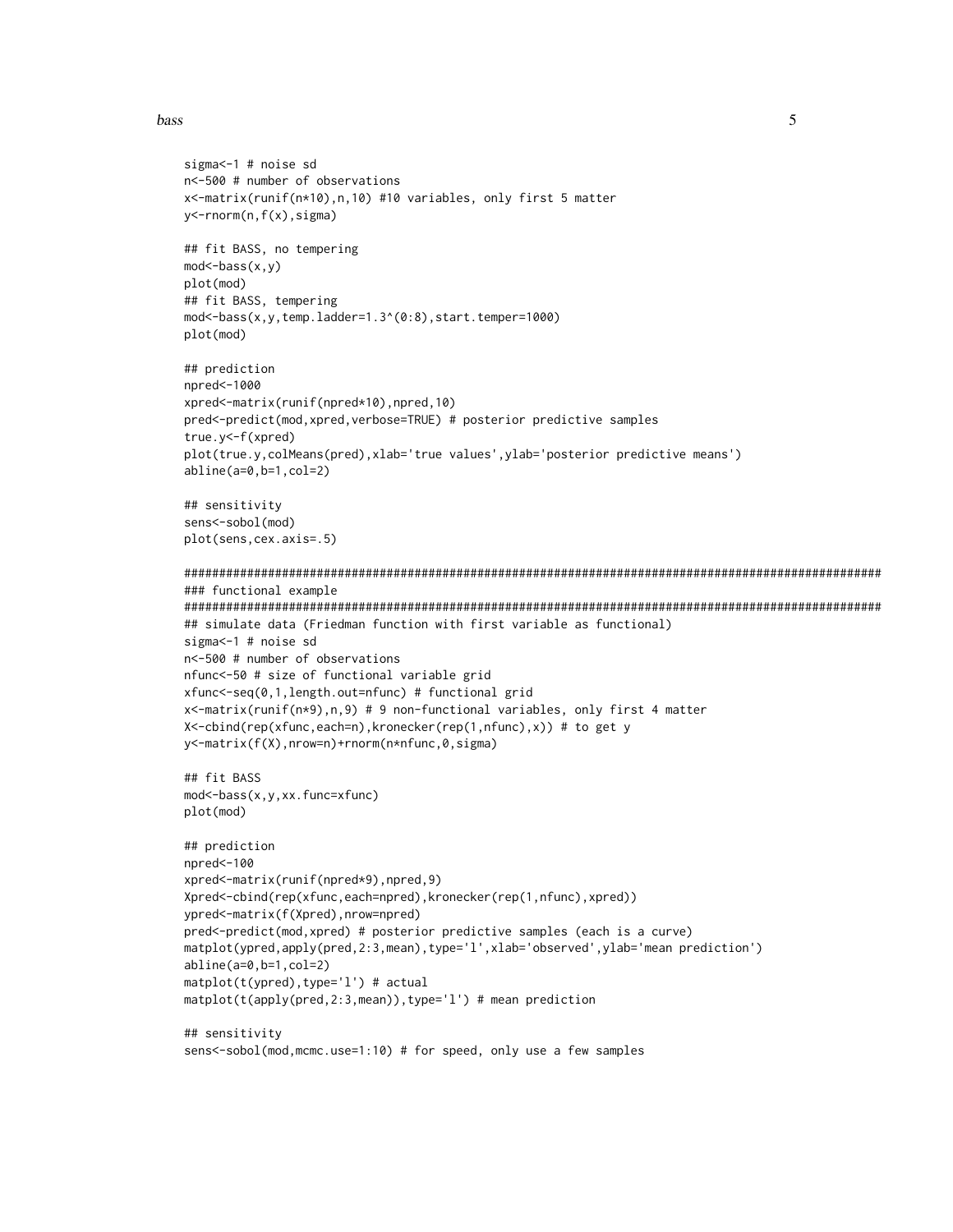#### <span id="page-5-0"></span>**6** bassBasis **bassBasis bassBasis bassBasis bassBasis bassBasis**

```
plot(sens) # functional variable labelled "a"
sens.func<-sobol(mod,mcmc.use=1:10,func.var=1)
plot(sens.func)
## End(Not run)
## minimal example for CRAN testing
mod<-bass(1:2,1:2,nmcmc=2,nburn=1)
```
<span id="page-5-1"></span>

| bassBasis |  |
|-----------|--|
|           |  |

Bayesian Adaptive Spline Surfaces (BASS) with basis decomposition *of response*

# Description

Fits a BASS model to basis coefficients under the specified basis.

### Usage

bassBasis(dat, n.cores = 1, parType = "fork",  $\ldots$ )

#### Arguments

| dat     | list that includes elements xx, n. pc (number of basis functions), basis (dimen-<br>sion $m \times n$ . pc), newy (dimension $n$ . pc $x$ n), trunc. error (optional truncation<br>error with dimension $n \times m$ , $y \cdot m$ (vector mean removed before basis decom-<br>position with dimension m), y.s (vector sd scaled before basis decomposition<br>with dimension m). See the documentation of bassPCA for more details. |
|---------|--------------------------------------------------------------------------------------------------------------------------------------------------------------------------------------------------------------------------------------------------------------------------------------------------------------------------------------------------------------------------------------------------------------------------------------|
| n.cores | integer number of cores (threads) to use                                                                                                                                                                                                                                                                                                                                                                                             |
| parType | either "fork" or "socket". Forking is typically faster, but not compatible with<br>Windows. If n. cores==1, parType is ignored.                                                                                                                                                                                                                                                                                                      |
| $\cdot$ | arguements to be passed to bass function calls.                                                                                                                                                                                                                                                                                                                                                                                      |

#### Details

Under a user defined basis decomposition, fits a bass model to each PCA basis coefficient independently, bass(dat\$xx,dat\$newy[i,],...) for i in 1 to n.pc, possibly in parallel. The basis does not need to be orthogonal, but independent modeling of basis coefficients should be sensible.

#### Value

An object of class 'bassBasis' with two elements:

| mod.list | list (of length n.pc) of individual bass models |
|----------|-------------------------------------------------|
| dat      | same as dat above                               |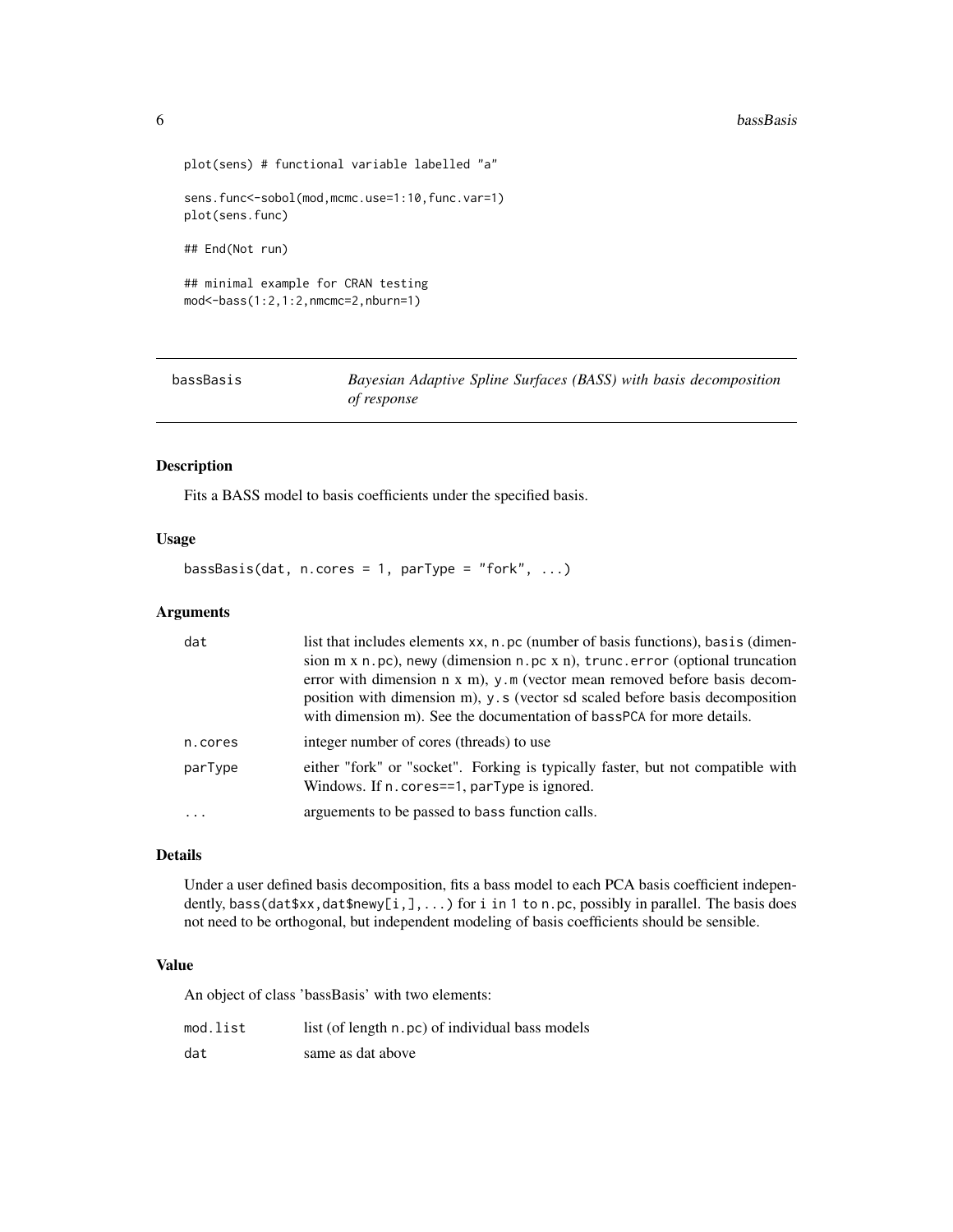#### <span id="page-6-0"></span>**bassBasis** 7

#### See Also

[predict.bassBasis](#page-12-1) for prediction and [sobolBasis](#page-16-1) for sensitivity analysis.

### Examples

```
## Not run:
  ## simulate data (Friedman function)
f<-function(x){
  10*sin(pixx[,1] * x[,2] + 20 * (x[,3] - .5)^2 + 10 * x[,4] + 5 * x[,5]}
## simulate data (Friedman function with first variable as functional)
sigma<-.1 # noise sd
n<-500 # number of observations
nfunc<-50 # size of functional variable grid
xfunc<-seq(0,1,length.out=nfunc) # functional grid
x<-matrix(runif(n*9),n,9) # 9 non-functional variables, only first 4 matter
X<-cbind(rep(xfunc,each=n),kronecker(rep(1,nfunc),x)) # to get y
y<-matrix(f(X),nrow=n)+rnorm(n*nfunc,0,sigma)
## fit BASS
library(parallel)
mod<-bassPCA(x,y,n.pc=5,n.cores=min(5,parallel::detectCores()))
plot(mod$mod.list[[1]])
plot(mod$mod.list[[2]])
plot(mod$mod.list[[3]])
plot(mod$mod.list[[4]])
plot(mod$mod.list[[5]])
hist(mod$dat$trunc.error)
## prediction
npred<-100
xpred<-matrix(runif(npred*9),npred,9)
Xpred<-cbind(rep(xfunc,each=npred),kronecker(rep(1,nfunc),xpred))
ypred<-matrix(f(Xpred),nrow=npred)
pred<-predict(mod,xpred,mcmc.use=1:1000) # posterior predictive samples (each is a curve)
matplot(ypred,apply(pred,2:3,mean),type='l',xlab='observed',ylab='mean prediction')
abline(a=0,b=1,col=2)
matplot(t(ypred),type='l') # actual
matplot(t(apply(pred,2:3,mean)),type='l') # mean prediction
## sensitivity
sens<-sobolBasis(mod,int.order = 2,ncores = max(parallel::detectCores()-2,1),
                 mcmc.use=1000) # for speed, only use a few samples
plot(sens)
## End(Not run)
## minimal example for CRAN testing
mod<-bassPCA(1:10,matrix(1:20,10),n.pc=2,nmcmc=2,nburn=1)
```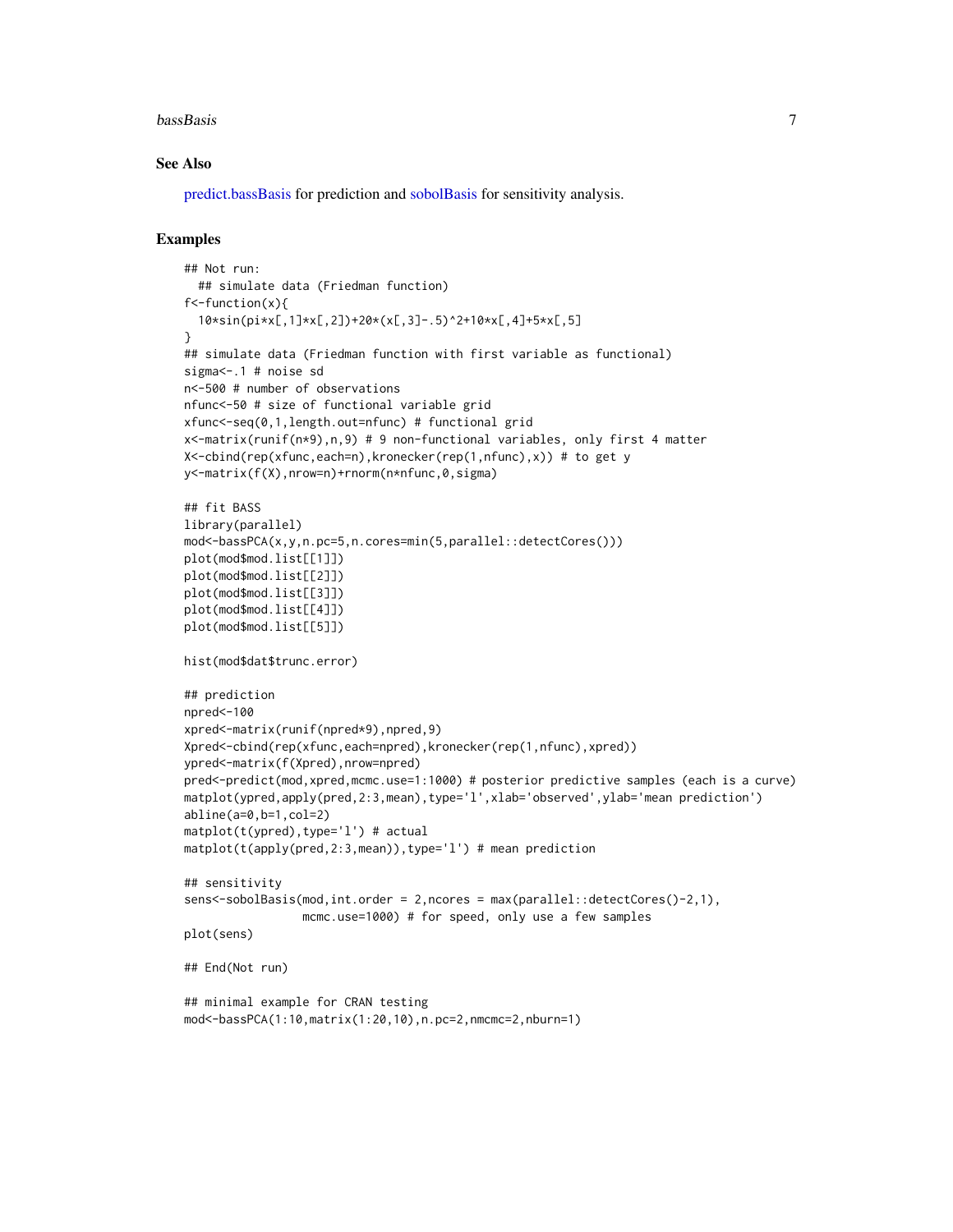<span id="page-7-1"></span><span id="page-7-0"></span>

# Description

Decomposes a multivariate or functional response onto a principal component basis and fits a BASS model to each basis coefficient.

# Usage

```
bassPCA(
 xx = NULL,y = NULL,dat = NULL,n.pc = NULL,perc.var = 99,
 n.cores = 1,
 parType = "fork",
 center = T,
 scale = F,
  ...
)
```

| <b>XX</b> | a data frame or matrix of predictors with dimension n x p. Categorical predictors<br>should be included as factors.                                                                                                                                                                                                                                                                                                                                                                                                 |
|-----------|---------------------------------------------------------------------------------------------------------------------------------------------------------------------------------------------------------------------------------------------------------------------------------------------------------------------------------------------------------------------------------------------------------------------------------------------------------------------------------------------------------------------|
| y         | a response matrix (functional response) with dimension n x m.                                                                                                                                                                                                                                                                                                                                                                                                                                                       |
| dat       | optional (for more control) list with elements xx (same as above), y (same as<br>above), n. pc (number of principal components used), basis (principal compo-<br>nents with dimension m x n.pc), newy (reduced dimension y with dimension<br>n.pc x n), trunc.error (optional truncation error with dimension $n \times m$ ), y.m<br>(vector mean removed before PCA with dimension m), y.s (vector sd scaled<br>before PCA with dimension m). If dat is specified, xx, y and n. pc do not need<br>to be specified. |
| n.pc      | number of principal components to use                                                                                                                                                                                                                                                                                                                                                                                                                                                                               |
| perc.var  | optionally specify percent of variance to explain instead of n.pc                                                                                                                                                                                                                                                                                                                                                                                                                                                   |
| n.cores   | integer number of cores (threads) to use                                                                                                                                                                                                                                                                                                                                                                                                                                                                            |
| parType   | either "fork" or "socket". Forking is typically faster, but not compatible with<br>Windows. If n. cores==1, parType is ignored.                                                                                                                                                                                                                                                                                                                                                                                     |
| center    | logical whether to subtract the mean before getting the principal components, or<br>else a numeric vector of dimension m for the center to be used                                                                                                                                                                                                                                                                                                                                                                  |
| scale     | logical whether to divide by the standard deviation before getting the principal<br>components, or else a numeric vector of dimension m for the scale to be used                                                                                                                                                                                                                                                                                                                                                    |
| $\cdots$  | arguements to be passed to bass function calls.                                                                                                                                                                                                                                                                                                                                                                                                                                                                     |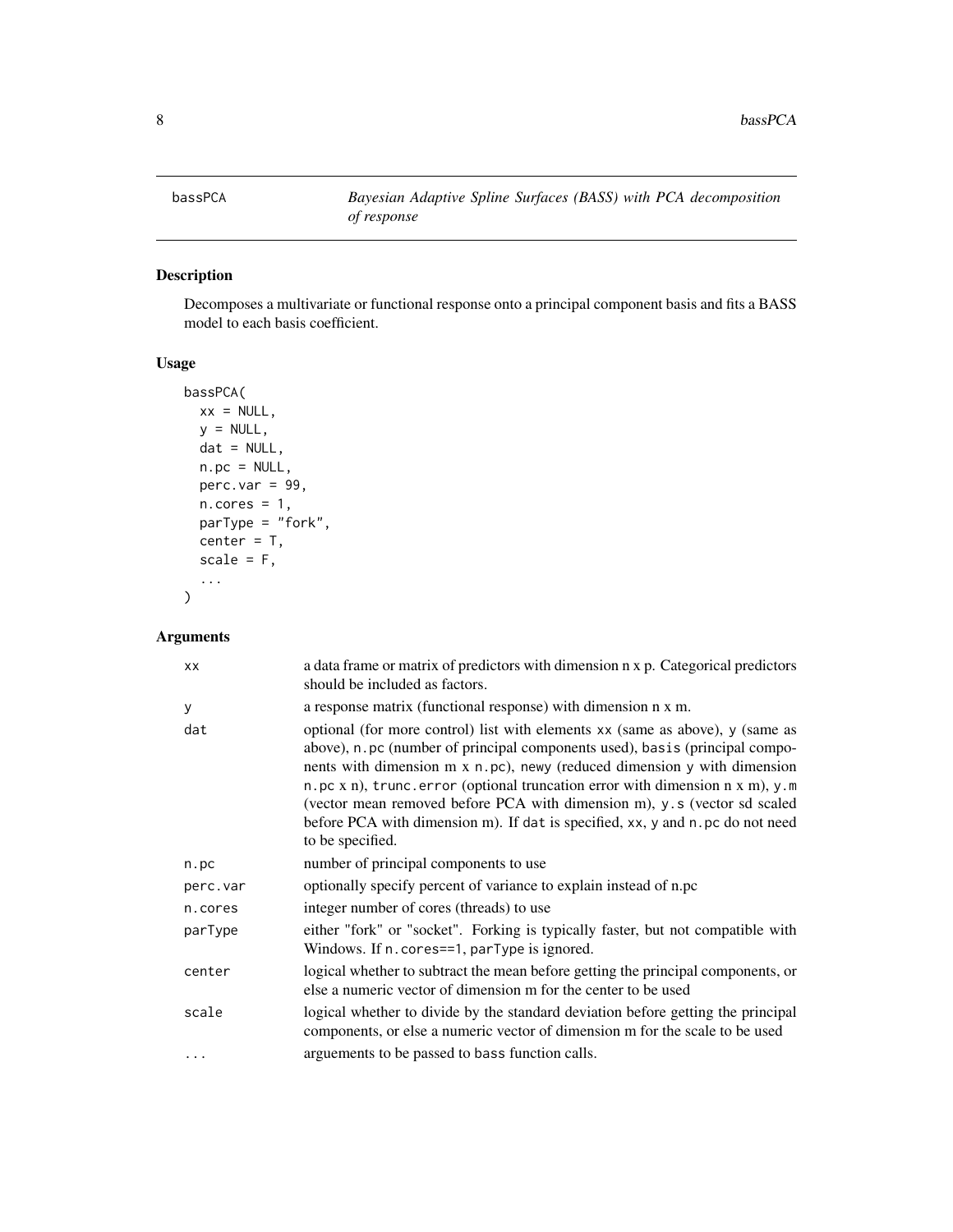#### <span id="page-8-0"></span> $bassPCA$  9

# Details

Gets the PCA decomposition of the response y, and fits a bass model to each PCA basis coefficient, bass(dat\$xx,dat\$newy[i,],...) for i in 1 to n.pc, possibly in parallel.

#### Value

An object of class 'bassBasis' with two elements:

| mod.list | list (of length n.pc) of individual bass models |
|----------|-------------------------------------------------|
| dat      | same as dat above                               |

# See Also

[predict.bassBasis](#page-12-1) for prediction and [sobolBasis](#page-16-1) for sensitivity analysis.

#### Examples

```
## Not run:
  ## simulate data (Friedman function)
f<-function(x){
  10*sin(pi*x[,1]*x[,2])+20*(x[,3]-.5)^2+10*x[,4]+5*x[,5]
}
## simulate data (Friedman function with first variable as functional)
sigma<-.1 # noise sd
n<-500 # number of observations
nfunc<-50 # size of functional variable grid
xfunc<-seq(0,1,length.out=nfunc) # functional grid
x<-matrix(runif(n*9),n,9) # 9 non-functional variables, only first 4 matter
X<-cbind(rep(xfunc,each=n),kronecker(rep(1,nfunc),x)) # to get y
y<-matrix(f(X),nrow=n)+rnorm(n*nfunc,0,sigma)
## fit BASS
library(parallel)
mod<-bassPCA(x,y,n.pc=5,n.cores=min(5,parallel::detectCores()))
plot(mod$mod.list[[1]])
plot(mod$mod.list[[2]])
plot(mod$mod.list[[3]])
plot(mod$mod.list[[4]])
plot(mod$mod.list[[5]])
hist(mod$dat$trunc.error)
## prediction
npred<-100
xpred<-matrix(runif(npred*9),npred,9)
Xpred<-cbind(rep(xfunc,each=npred),kronecker(rep(1,nfunc),xpred))
ypred<-matrix(f(Xpred),nrow=npred)
pred<-predict(mod,xpred,mcmc.use=1:1000) # posterior predictive samples (each is a curve)
matplot(ypred,apply(pred,2:3,mean),type='l',xlab='observed',ylab='mean prediction')
abline(a=0,b=1,col=2)
matplot(t(ypred),type='l') # actual
matplot(t(apply(pred,2:3,mean)),type='l') # mean prediction
```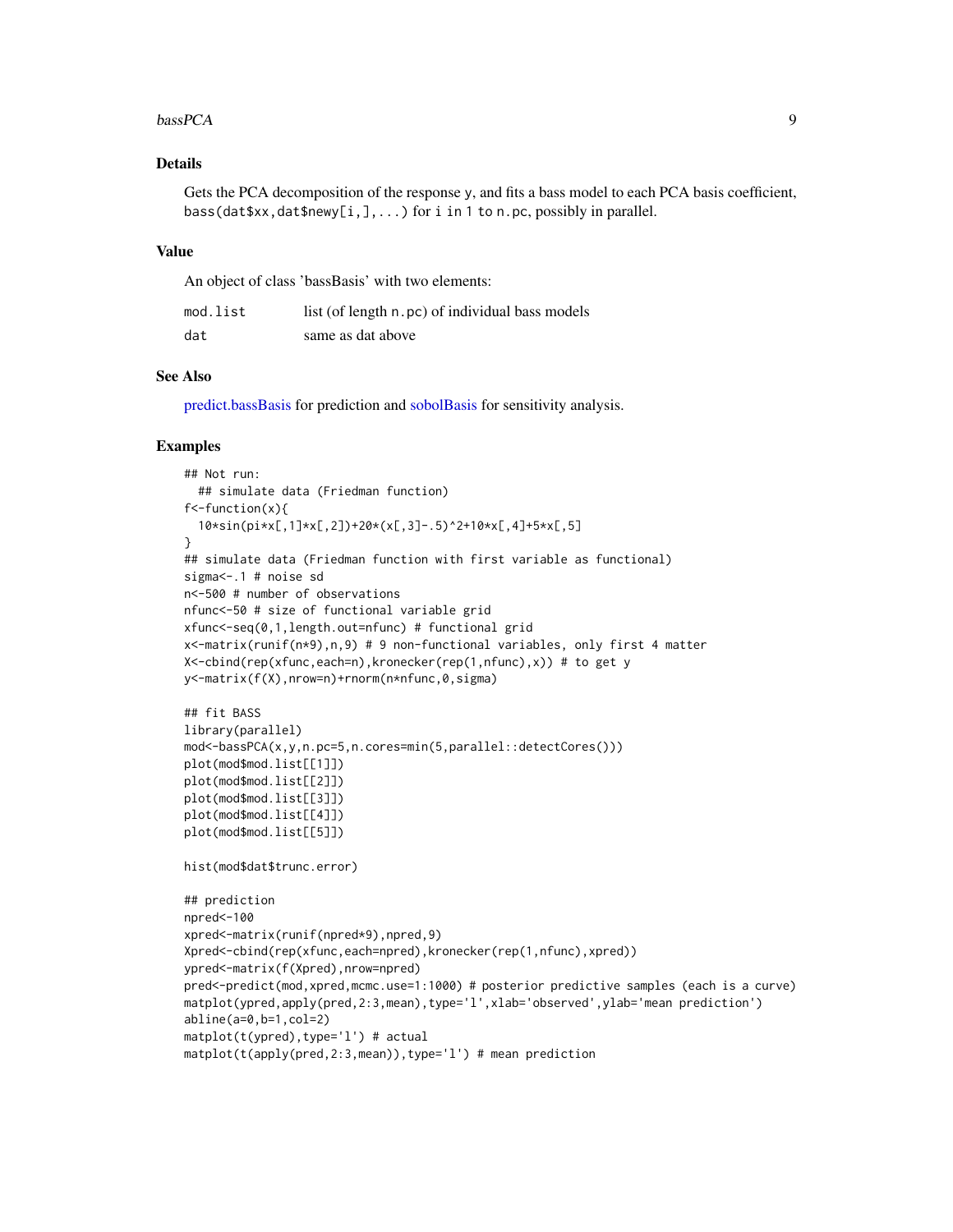```
## sensitivity
sens<-sobolBasis(mod,int.order = 2,ncores = max(parallel::detectCores()-2,1),
                 mcmc.use=1000) # for speed, only use a few samples
plot(sens)
## End(Not run)
## minimal example for CRAN testing
mod<-bassPCA(1:10,matrix(1:20,10),n.pc=2,nmcmc=2,nburn=1)
```
#### plot.bass *BASS Plot Diagnostics*

# Description

Generate diagnostic plots for BASS model fit.

# Usage

```
## S3 method for class 'bass'
plot(x, quants = c(0.025, 0.975), ...)
```
#### Arguments

| X                       | a bass object.                                            |
|-------------------------|-----------------------------------------------------------|
| quants                  | quantiles for intervals, if desired. NULL if not desired. |
| $\cdot$ $\cdot$ $\cdot$ | graphical parameters.                                     |

# Details

The first two plots are trace plots for diagnosing convergence. The third plot is posterior predicted vs observed, with intervals for predictions. The fourth plot is a histogram of the residuals (of the posterior mean model), with a red curve showing the assumed Normal density (using posterior mean variance). If bass was run with save.yhat = FALSE, the third and fourth plots are omitted.

#### See Also

[bass,](#page-1-1) [predict.bass,](#page-11-1) [sobol](#page-15-1)

#### Examples

# See examples in bass documentation.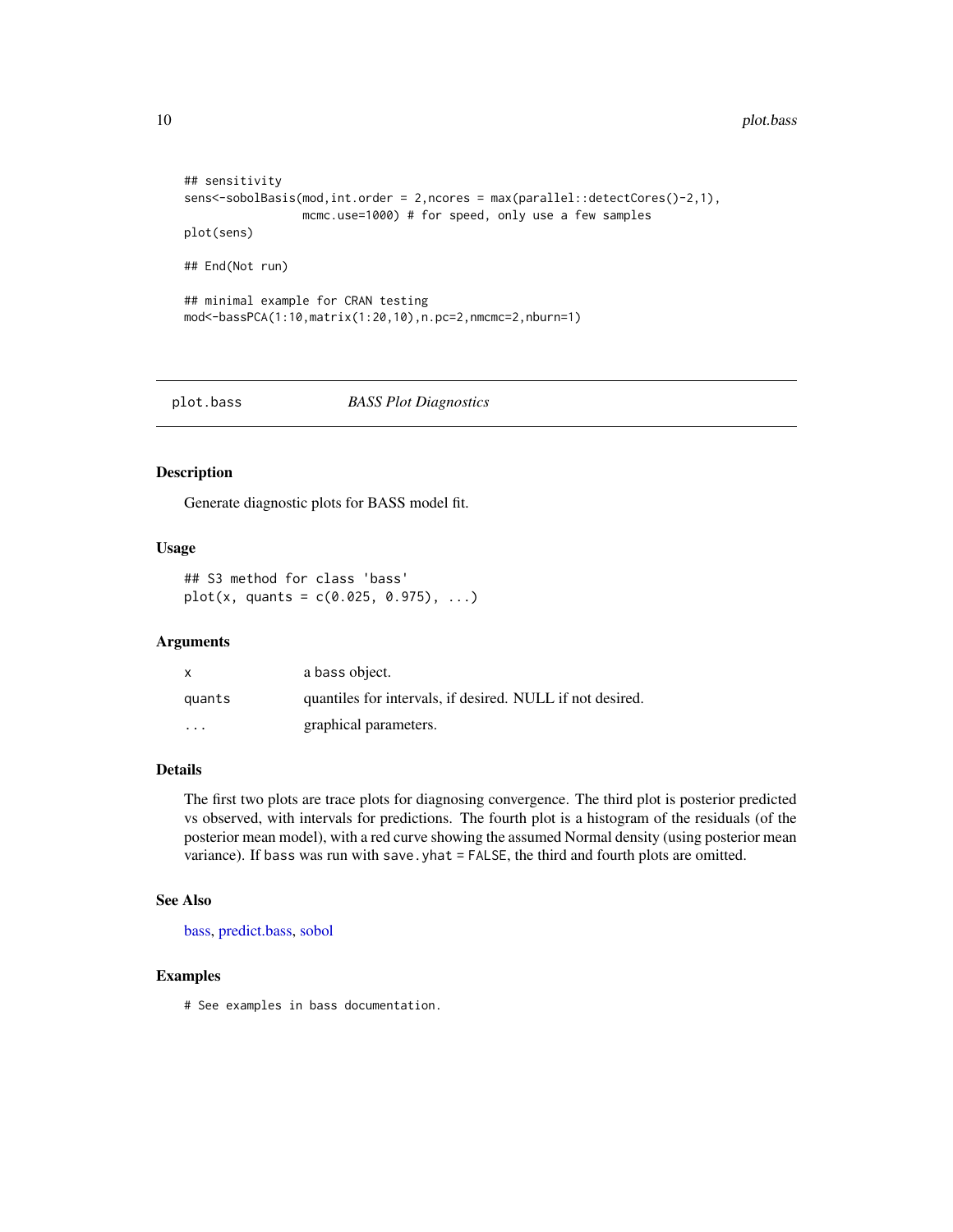<span id="page-10-0"></span>plot.bassBasis *BASS Plot Diagnostics*

# Description

Generate diagnostic plots for BASS model fit.

#### Usage

```
## S3 method for class 'bassBasis'
plot(x, quants = c(0.025, 0.975), pred = T, ...)
```
# Arguments

| $\mathsf{X}$ | a bassBasis object.                                       |
|--------------|-----------------------------------------------------------|
| quants       | quantiles for intervals, if desired. NULL if not desired. |
| pred         | logical, should predictive performance be plotted?        |
|              | graphical parameters.                                     |

# Details

The first two plots are trace plots for diagnosing convergence. The third plot is posterior predicted vs observed, with intervals for predictions. The fourth plot is a histogram of the residuals (of the posterior mean model). If pred = FALSE, the third and fourth plots are omitted.

#### See Also

[bassBasis,](#page-5-1) [bassPCA,](#page-7-1) [predict.bassBasis,](#page-12-1) [sobolBasis](#page-16-1)

#### Examples

# See examples in bassBasis documentation.

plot.bassSob *Plot BASS sensitivity indices*

#### Description

Generate plots for sensitivity analysis of BASS.

#### Usage

## S3 method for class 'bassSob'  $plot(x, \ldots)$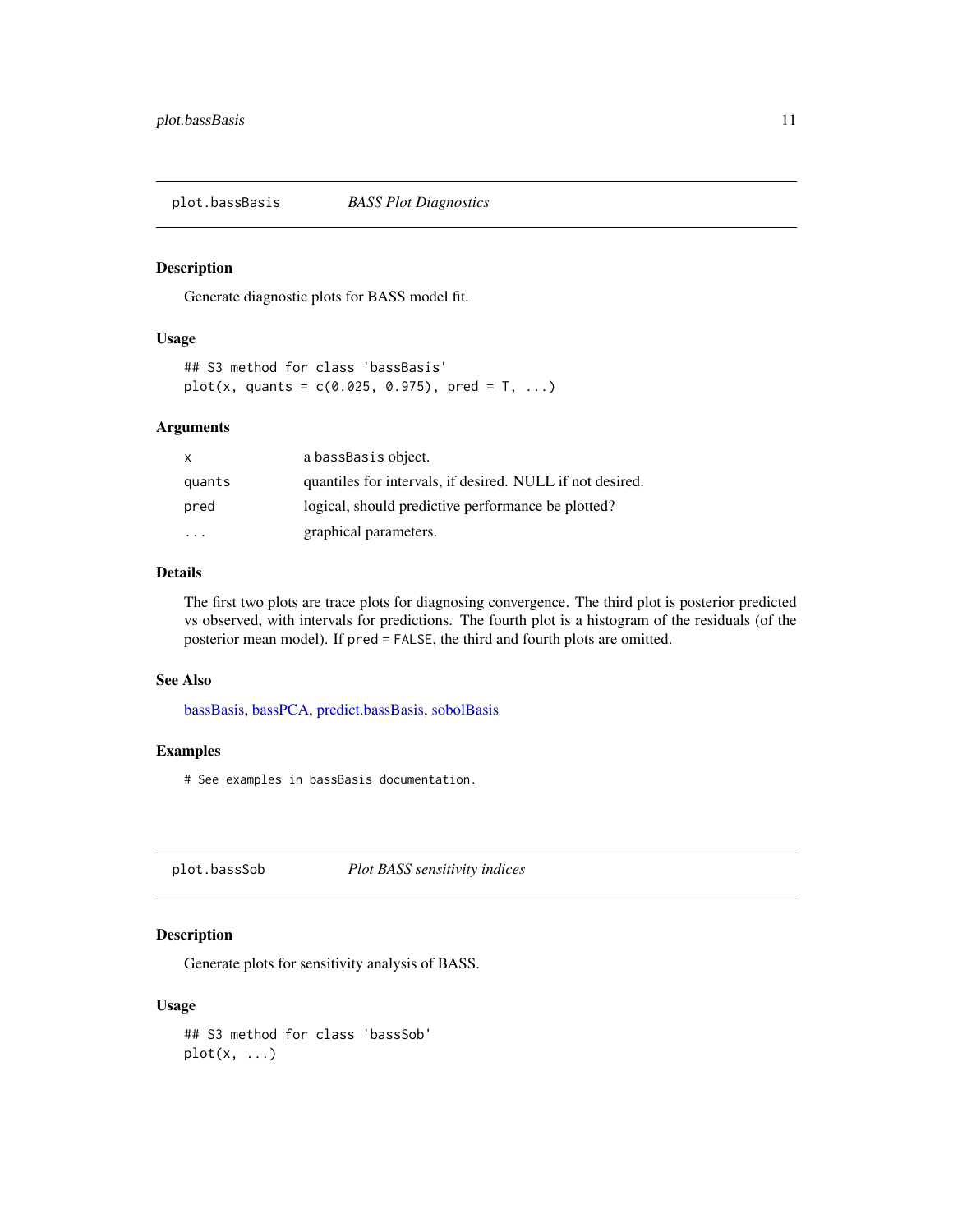<span id="page-11-0"></span>12 predict.bass

#### Arguments

| x                       | a bassSob object, returned from sobol. |
|-------------------------|----------------------------------------|
| $\cdot$ $\cdot$ $\cdot$ | graphical parameters.                  |

# Details

If func.var in the call to sobol was NULL, this returns boxplots of sensitivity indices and total sensitivity indices. If there were functional variables, they are labeled with letters alphabetically. Thus, if I fit a model with 4 categorical/continuous inputs and 2 functional inputs, the functional inputs are labeled a and b. If func.var was not NULL, then posterior mean functional sensitivity indices are plotted, along with the functional partitioned variance. Variables and interactions that are excluded did not explain any variance.

### See Also

[bass,](#page-1-1) [predict.bass,](#page-11-1) [sobol](#page-15-1)

#### Examples

# See examples in bass documentation.

<span id="page-11-1"></span>predict.bass *BASS Prediction*

# Description

Predict function for BASS. Outputs the posterior predictive samples based on the specified MCMC iterations.

#### Usage

```
## S3 method for class 'bass'
predict(
 object,
 newdata,
 newdata.func = NULL,
 mcmc.use = NULL,
 verbose = FALSE,
  ...
)
```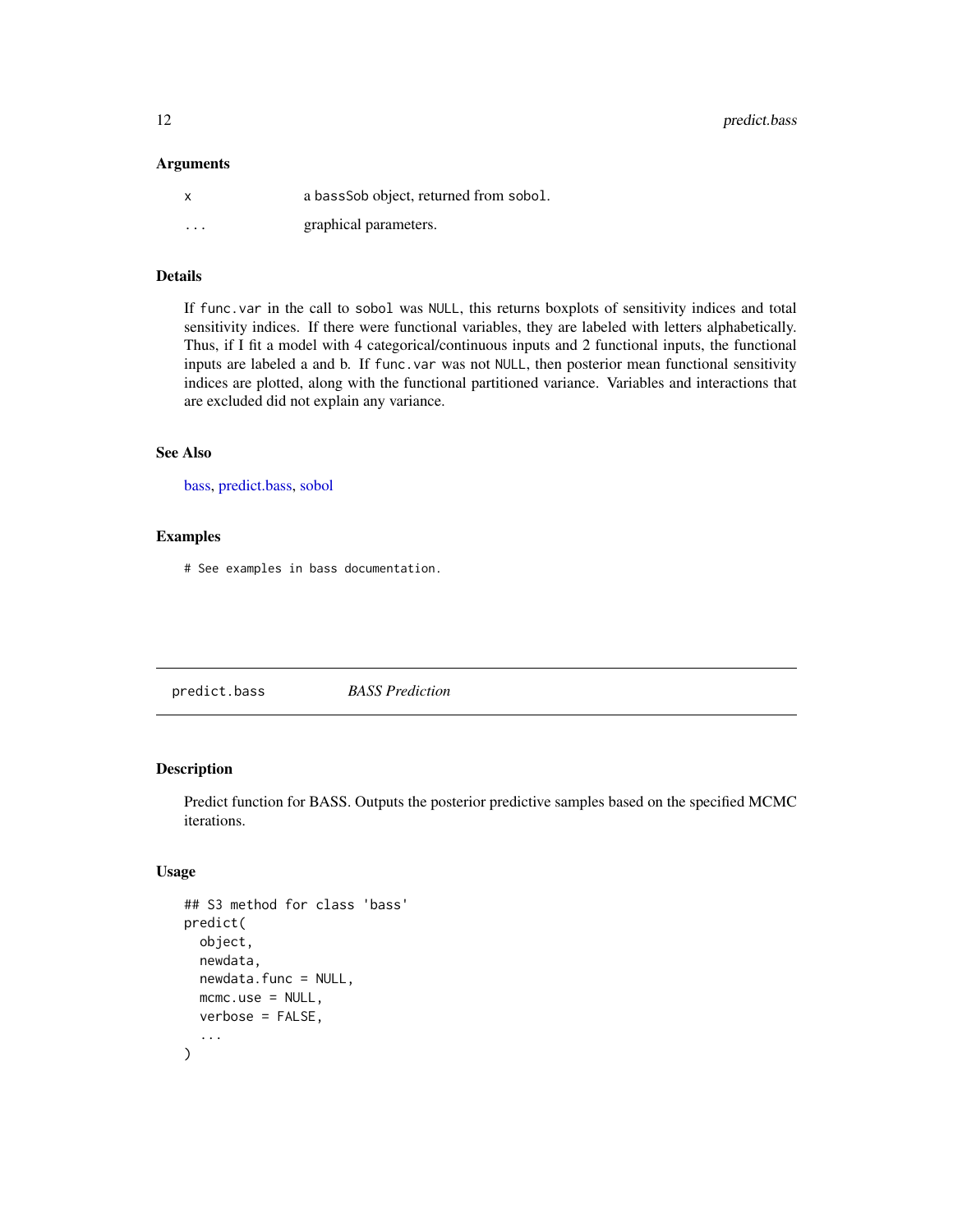# <span id="page-12-0"></span>predict.bassBasis 13

#### Arguments

| object       | a fitted model, output from the bass function.                                                                                      |
|--------------|-------------------------------------------------------------------------------------------------------------------------------------|
| newdata      | a matrix of new input values at which to predict. The columns should correspond<br>to the same variables used in the bass function. |
| newdata.func | a matrix of new values of the functional variable. If none, the same values will<br>be used as in the training data.                |
| mcmc.use     | a vector indexing which MCMC iterations to use for prediction.                                                                      |
| verbose      | logical; should progress be displayed?                                                                                              |
| $\cdot$      | further arguments passed to or from other methods.                                                                                  |

#### Details

Efficiently predicts when two MCMC iterations have the same basis functions (but different weights).

#### Value

If model output is a scalar, this returns a matrix with the same number of rows as newdata and columns corresponding to the the MCMC iterations mcmc.use. These are samples from the posterior predictive distribution. If model output is functional, this returns an array with first dimension corresponding to MCMC iteration, second dimension corresponding to the rows of newdata, and third dimension corresponding to the rows of newdata.func.

#### See Also

[bass](#page-1-1) for model fitting and [sobol](#page-15-1) for sensitivity analysis.

#### Examples

# See examples in bass documentation.

<span id="page-12-1"></span>predict.bassBasis *BASS Prediction*

# Description

Predict function for BASS. Outputs the posterior predictive samples based on the specified MCMC iterations.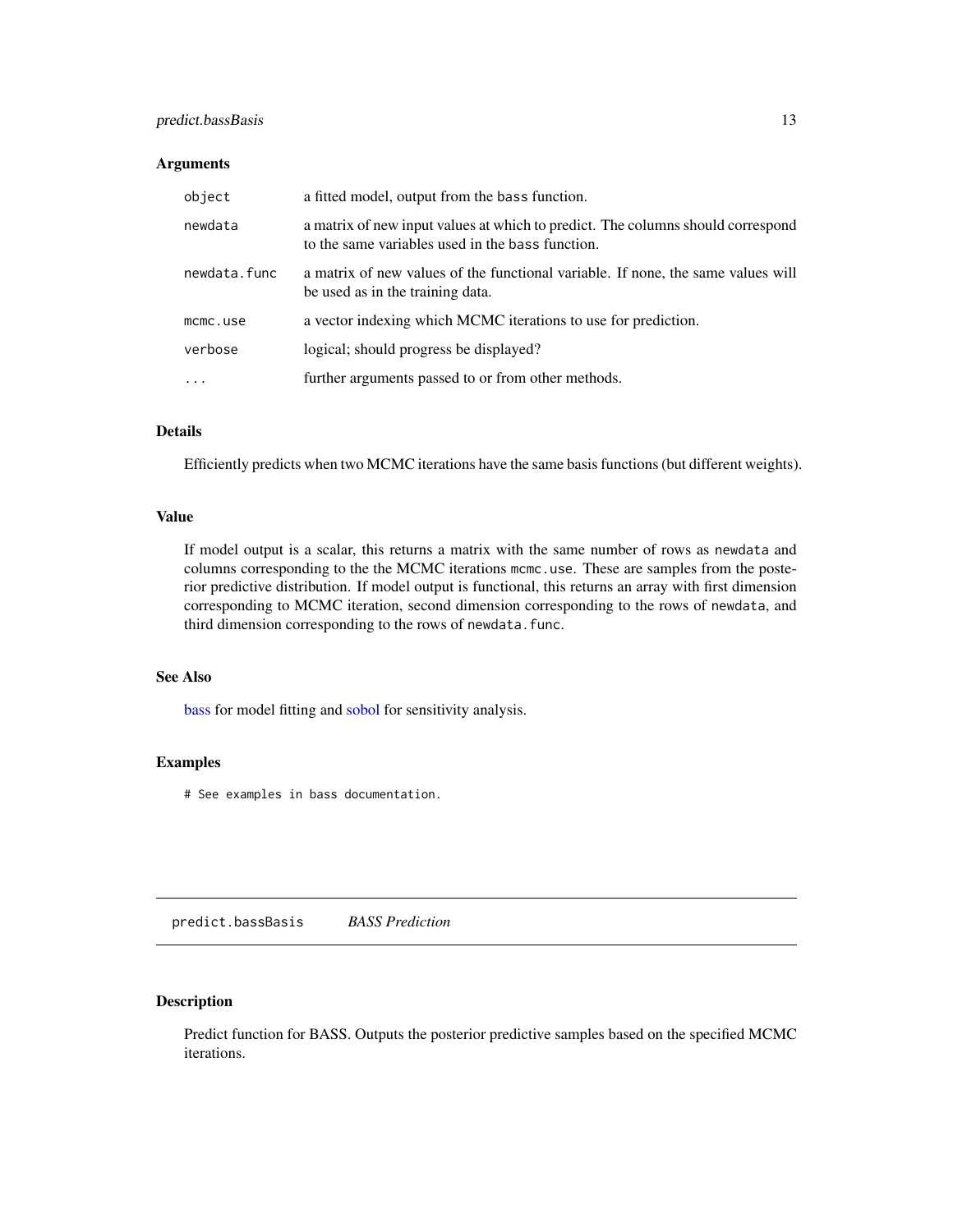# Usage

```
## S3 method for class 'bassBasis'
predict(
  object,
  newdata,
  mcmc.use = NULL,
  trunc.error = FALSE,
  nugget = T,
  n.core<sub>s</sub> = 1,
  parType = "fork",
  ...
)
```
#### Arguments

| object      | a fitted model, output from the bass function.                                                                                                       |
|-------------|------------------------------------------------------------------------------------------------------------------------------------------------------|
| newdata     | a matrix of new input values at which to predict. The columns should correspond<br>to the same variables used in the bassBasis or bassPCA functions. |
| mcmc.use    | a vector indexing which MCMC iterations to use for prediction.                                                                                       |
| trunc.error | logical, use basis truncation error when predicting?                                                                                                 |
| nugget      | logical, use individual bass nugget variances when predicting?                                                                                       |
| n.cores     | number of cores, though 1 is often the fastest.                                                                                                      |
| parType     | either "fork" or "socket". Forking is typically faster, but not compatible with<br>Windows. If n. cores==1, parType is ignored.                      |
| $\cdots$    | further arguments passed to or from other methods.                                                                                                   |

#### Details

Prediction combined across bass models.

#### Value

An array with first dimension corresponding to MCMC iteration, second dimension corresponding to the rows of newdata, and third dimension corresponding to the multivariate/functional response.

#### See Also

[bassPCA](#page-7-1) and [bassBasis](#page-5-1) for model fitting and [sobolBasis](#page-16-1) for sensitivity analysis.

# Examples

# See examples in bass documentation.

<span id="page-13-0"></span>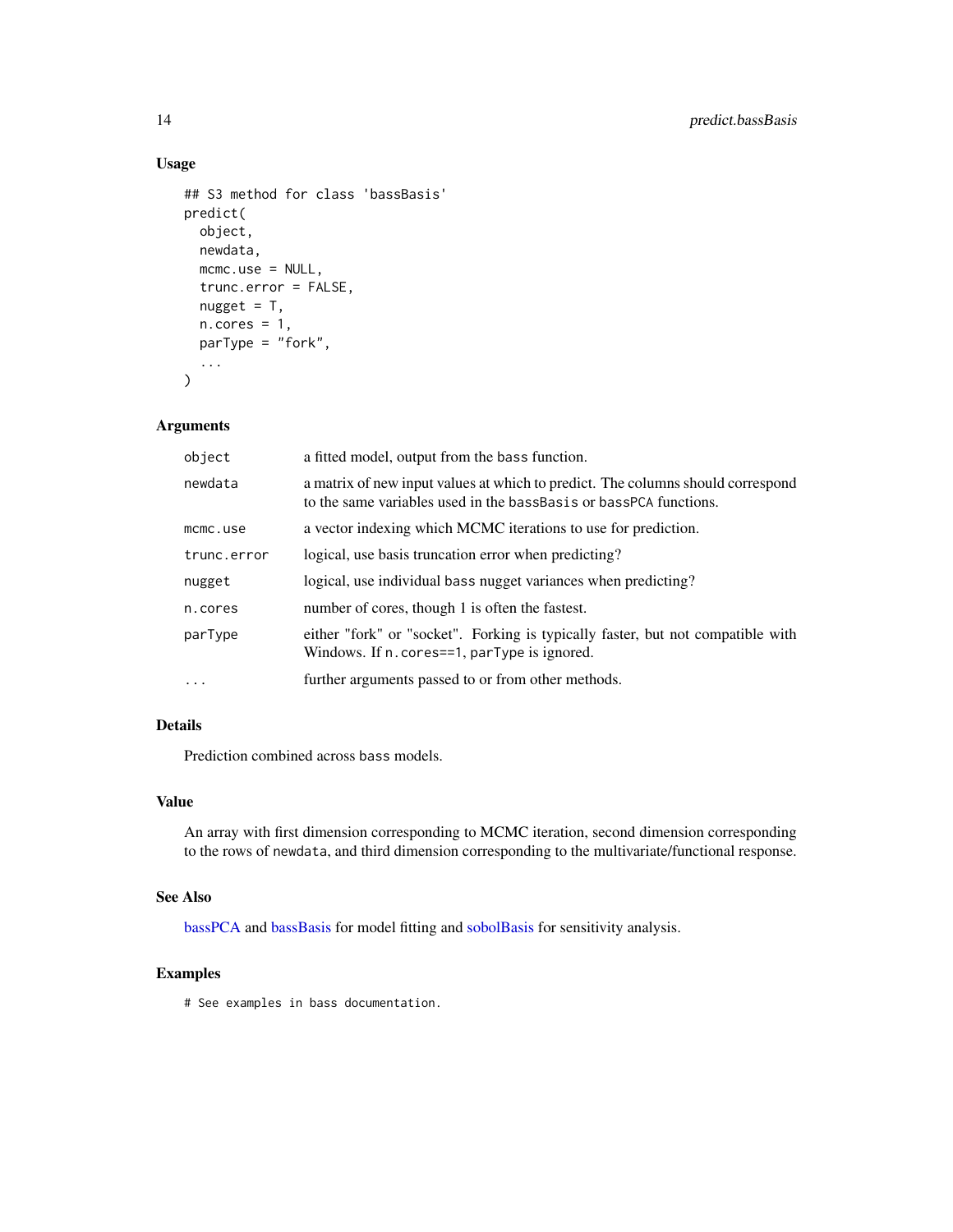<span id="page-14-0"></span>

# Description

Print some of the details of a BASS model.

# Usage

```
## S3 method for class 'bass'
print(x, \ldots)
```
# Arguments

| $\mathsf{x}$ | a bass object, returned from bass.                 |
|--------------|----------------------------------------------------|
| $\cdots$     | further arguments passed to or from other methods. |

print.bassBasis *Print BASS Details*

# Description

Print some of the details of a BASS model.

# Usage

```
## S3 method for class 'bassBasis'
print(x, \ldots)
```

|          | a bassBasis object, returned from bassPCA or bassBasis. |
|----------|---------------------------------------------------------|
| $\cdots$ | further arguments passed to or from other methods.      |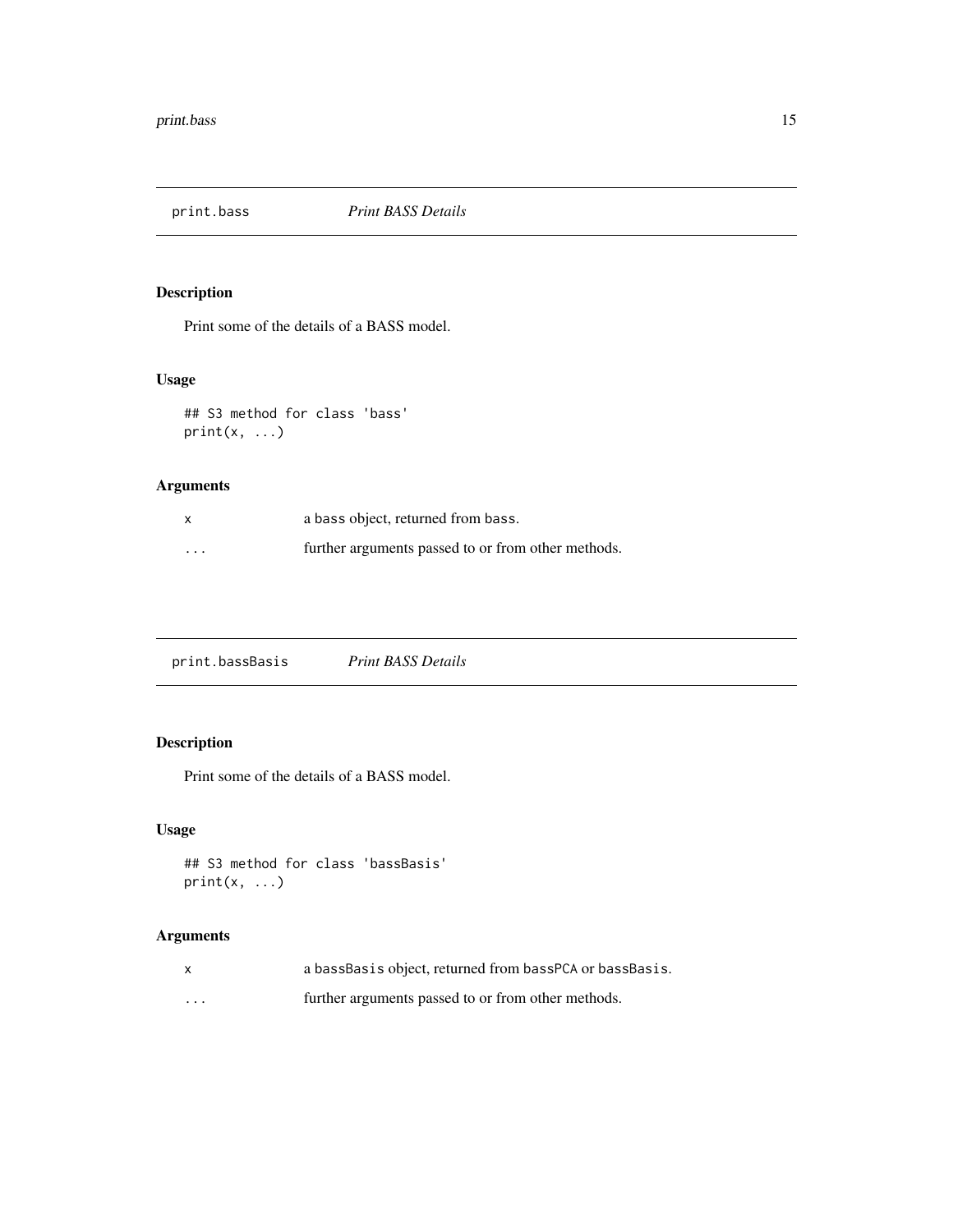# <span id="page-15-1"></span><span id="page-15-0"></span>Description

Decomposes the variance of the BASS model into variance due to main effects, two way interactions, and so on, similar to the ANOVA decomposition for linear models. Uses the Sobol' decomposition, which can be done analytically for MARS models.

# Usage

```
sobol(
 bassMod,
 prior = NULL,
 prior.func = NULL,
 mcmc.use = NULL,
 func.var = NULL,
  xx.func.var = NULL,
  verbose = TRUE,
  getEffects = FALSE
)
```
#### Arguments

| bassMod     | a fitted model output from the bass function.                                                                                                                                                        |
|-------------|------------------------------------------------------------------------------------------------------------------------------------------------------------------------------------------------------|
| prior       | a list of priors; uniform, truncated mixture of Normals or Ts for continuous;<br>vector of category weights for categorical. Default is uniform over range of<br>data.                               |
| prior.func  | prior for functional variable. In almost all cases, keep this as the uniform default.                                                                                                                |
| mcmc.use    | an integer vector indexing which MCMC iterations to use for sensitivity analy-<br>Sis.                                                                                                               |
| func.var    | an integer indicating which functional variable to make sensitivity indices a<br>function of. Disregard if bassMod is non-functional or if scalar sensitivity in-<br>dices are desired.              |
| xx.func.var | grid for functional variable specified by func.var. Disregard if func.var is<br>not specified. If func. var is specified and xx. func. var not specified, the grid<br>used to fit bass will be used. |
| verbose     | logical; should progress be displayed?                                                                                                                                                               |
| getEffects  | logical; should Sobols ANOVA decomposition be computed?                                                                                                                                              |
|             |                                                                                                                                                                                                      |

# Details

Performs analytical Sobol' decomposition for each MCMC iteration in mcmc.use (each corresponds to a MARS model), yeilding a posterior distribution of sensitivity indices. Can obtain Sobol' indices as a function of one functional variable.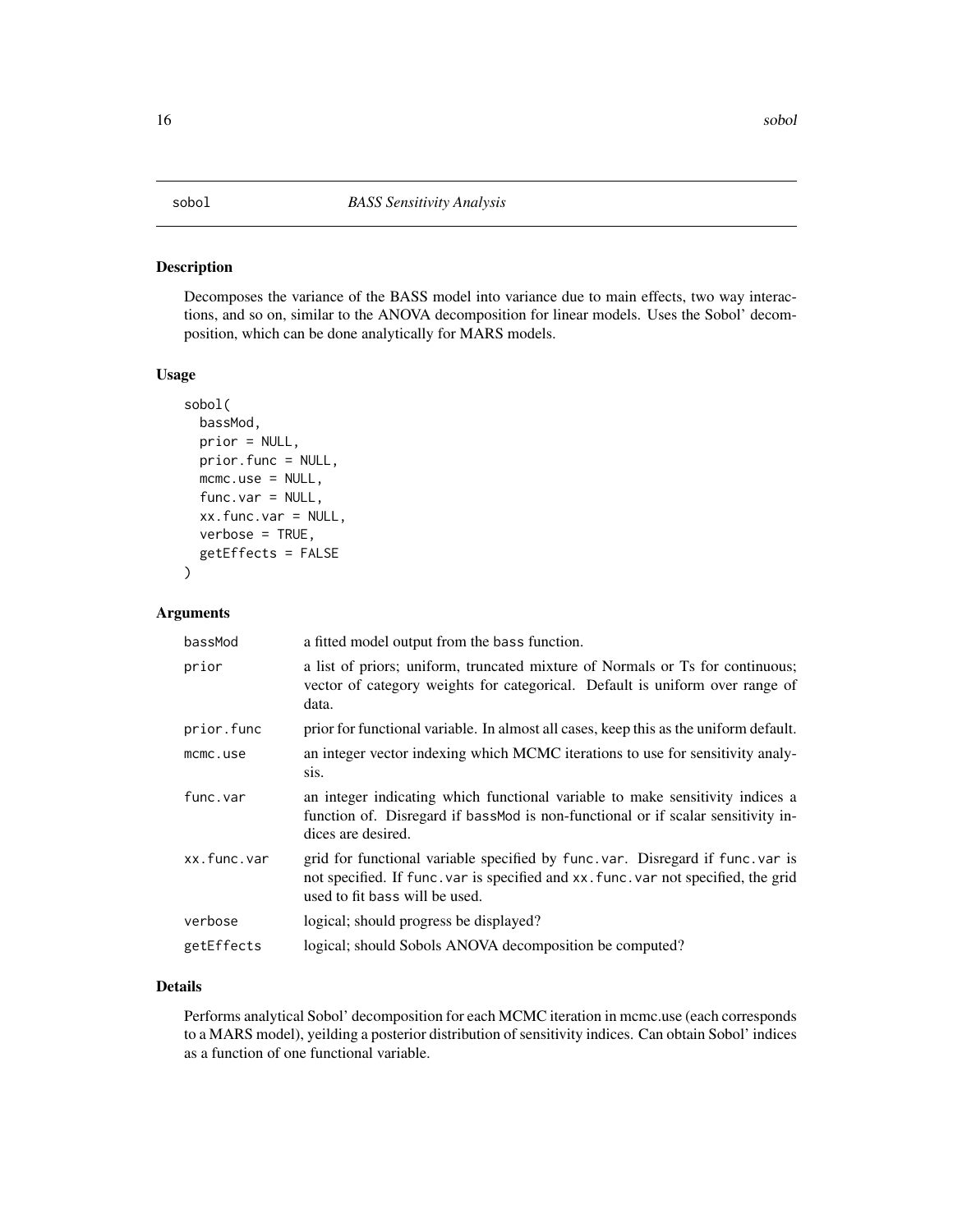#### <span id="page-16-0"></span>sobolBasis **17**

# Value

If non-functional (func.var = NULL), a list with two elements:

| S                                     | a data frame of sensitivity indices with number of rows matching the length of<br>mcmc.use. The columns are named with a particular main effect or interaction.<br>The values are the proportion of variance in the model that is due to each main<br>effect or interaction.                                                             |
|---------------------------------------|------------------------------------------------------------------------------------------------------------------------------------------------------------------------------------------------------------------------------------------------------------------------------------------------------------------------------------------|
| $\mathsf{T}$                          | a data frame of total sensitivity indices with number of rows matching the length<br>of mcmc.use. The columns are named with a particular variable.                                                                                                                                                                                      |
| Otherwise, a list with four elements: |                                                                                                                                                                                                                                                                                                                                          |
| <sub>S</sub>                          | an array with first dimension corresponding to MCMC samples (same length)<br>as mcmc.use), second dimension corresponding to different main effects and<br>interactions (labeled in names.ind), and third dimension corresponding to the<br>grid used for the functional variable. The elements of the array are sensitivity<br>indices. |
| S.var                                 | same as S, but scaled in terms of total variance rather than percent of variance.                                                                                                                                                                                                                                                        |
| names.ind                             | a vector of names of the main effects and interactions used.                                                                                                                                                                                                                                                                             |
| <b>XX</b>                             | the grid used for the functional variable.                                                                                                                                                                                                                                                                                               |

#### See Also

[bass](#page-1-1) for model fitting and [predict.bass](#page-11-1) for prediction.

#### Examples

# See examples in bass documentation.

<span id="page-16-1"></span>sobolBasis *BASS Sensitivity Analysis*

# Description

Decomposes the variance of the BASS model into variance due to main effects, two way interactions, and so on, similar to the ANOVA decomposition for linear models. Uses the Sobol' decomposition, which can be done analytically for MARS models.

# Usage

```
sobolBasis(
 mod,
  int.order,
 prior = NULL,
 mcmc.use = NULL,
 nind = NULL,
```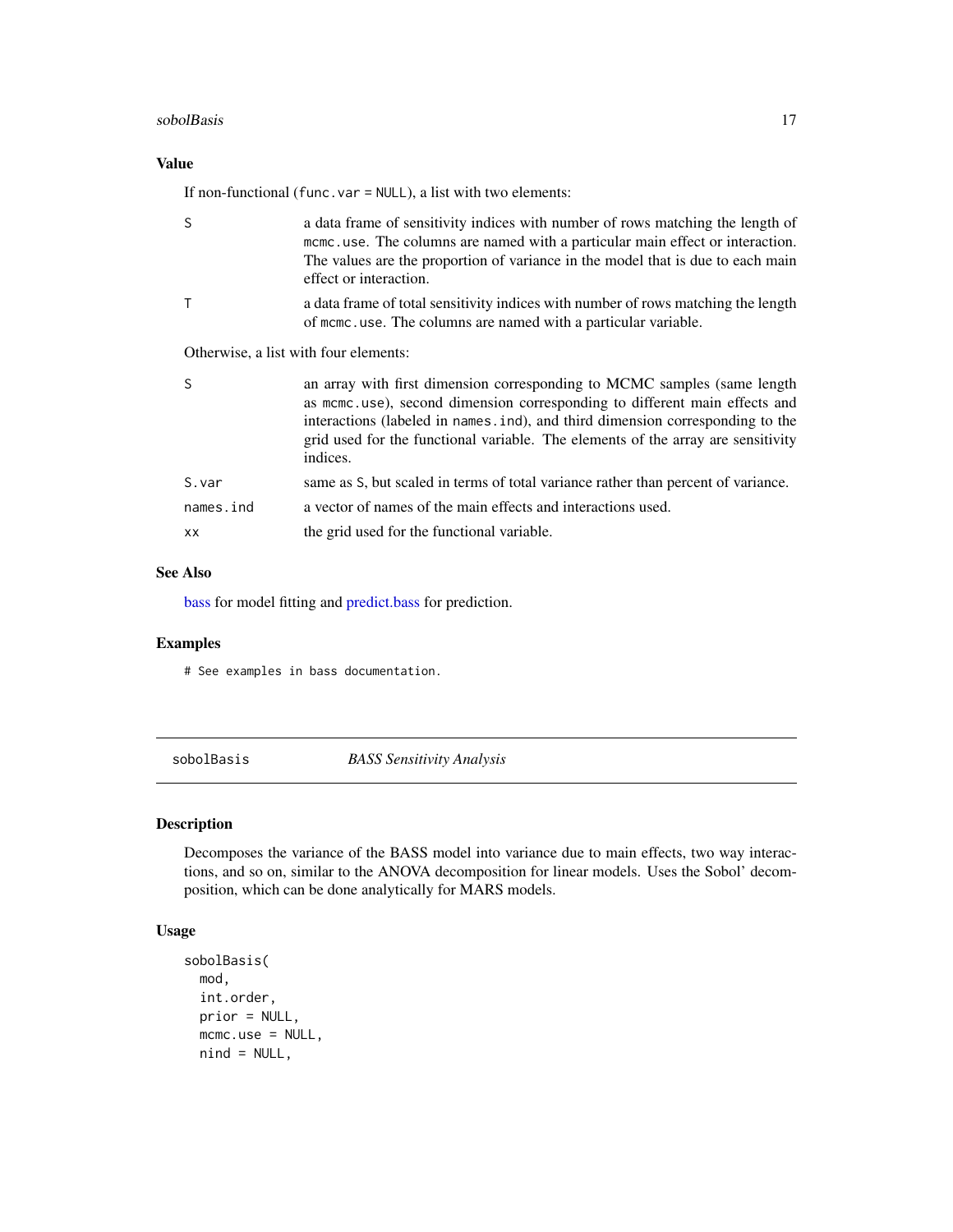```
n.core = 1,
 parType = "fork",
 plot = F,
 verbose = T
)
```
# Arguments

| mod       | output from the bassBasis or bassPCA function.                                                                                                                                                                                                                                                                                                                                                                                                                                                                                                                                                                                                                                                                                                                                                                                                                                                                                                                                    |
|-----------|-----------------------------------------------------------------------------------------------------------------------------------------------------------------------------------------------------------------------------------------------------------------------------------------------------------------------------------------------------------------------------------------------------------------------------------------------------------------------------------------------------------------------------------------------------------------------------------------------------------------------------------------------------------------------------------------------------------------------------------------------------------------------------------------------------------------------------------------------------------------------------------------------------------------------------------------------------------------------------------|
| int.order | an integer indicating the highest order of interactions to include in the Sobol<br>decomposition.                                                                                                                                                                                                                                                                                                                                                                                                                                                                                                                                                                                                                                                                                                                                                                                                                                                                                 |
| prior     | a list with the same number of elements as there are inputs to mod. Each element<br>specifies the prior for the particular input. Each prior is specified as a list with<br>elements dist (one of c("normal", "student", "uniform")), trunc (a vector<br>of dimension 2 indicating the lower and upper truncation bounds, taken to be<br>the data bounds if omitted), and for "normal" or "student" priors, mean (scalar<br>mean of the Normal/Student, or a vector of means for a mixture of Normals or<br>Students), sd (scalar standard deviation of the Normal/Student, or a vector of<br>standard deviations for a mixture of Normals or Students), df (scalar degrees<br>of freedom of the Student, or a vector of degrees of freedom for a mixture of<br>Students), and weights (a vector of weights that sum to one for the mixture<br>components, or the scalar 1). If unspecified, a uniform is assumed with the<br>same bounds as are represented in the input to mod. |
| mcmc.use  | an integer indicating which MCMC iteration to use for sensitivity analysis. De-<br>faults to the last iteration.                                                                                                                                                                                                                                                                                                                                                                                                                                                                                                                                                                                                                                                                                                                                                                                                                                                                  |
| nind      | number of Sobol indices to keep (will keep the largest nind).                                                                                                                                                                                                                                                                                                                                                                                                                                                                                                                                                                                                                                                                                                                                                                                                                                                                                                                     |
| n.cores   | number of cores to use (nearly linear speedup for adding cores).                                                                                                                                                                                                                                                                                                                                                                                                                                                                                                                                                                                                                                                                                                                                                                                                                                                                                                                  |
| parType   | either "fork" or "socket". Forking is typically faster, but not compatible with<br>Windows. If n. cores==1, parType is ignored.                                                                                                                                                                                                                                                                                                                                                                                                                                                                                                                                                                                                                                                                                                                                                                                                                                                   |
| plot      | logical; whether to plot results.                                                                                                                                                                                                                                                                                                                                                                                                                                                                                                                                                                                                                                                                                                                                                                                                                                                                                                                                                 |
| verbose   | logical; print progress.                                                                                                                                                                                                                                                                                                                                                                                                                                                                                                                                                                                                                                                                                                                                                                                                                                                                                                                                                          |

# Details

Performs analytical Sobol' decomposition for each MCMC iteration in mcmc.use (each corresponds to a MARS model), yeilding a posterior distribution of sensitivity indices. Can obtain Sobol' indices as a function of one functional variable.

# Value

If non-functional (func.var = NULL), a list with two elements:

S a data frame of sensitivity indices with number of rows matching the length of mcmc.use. The columns are named with a particular main effect or interaction. The values are the proportion of variance in the model that is due to each main effect or interaction.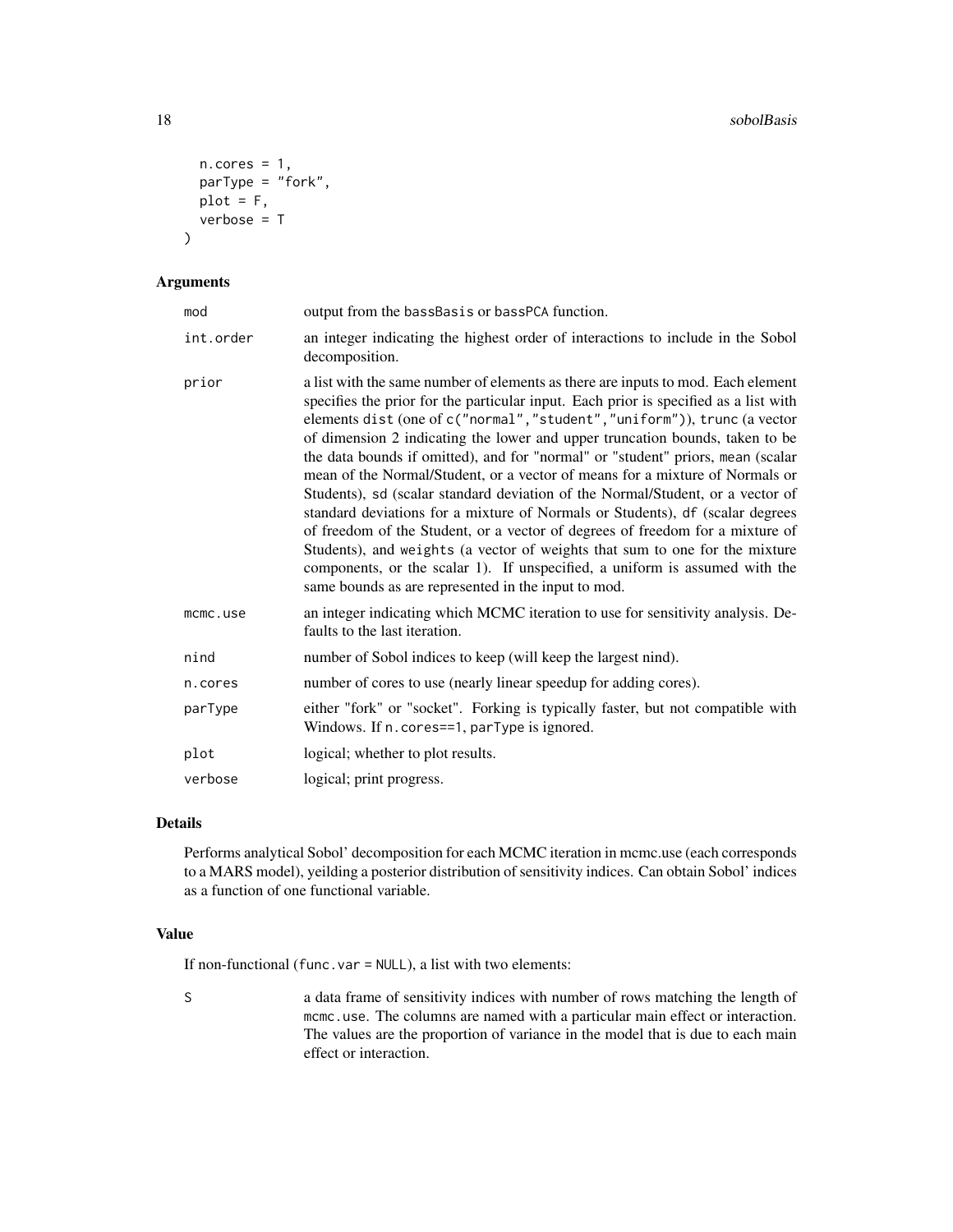# <span id="page-18-0"></span>summary.bass 19

| Τ         | a data frame of total sensitivity indices with number of rows matching the length<br>of mome, use. The columns are named with a particular variable.                                                                                                                                                                                     |
|-----------|------------------------------------------------------------------------------------------------------------------------------------------------------------------------------------------------------------------------------------------------------------------------------------------------------------------------------------------|
|           | Otherwise, a list with four elements:                                                                                                                                                                                                                                                                                                    |
| S         | an array with first dimension corresponding to MCMC samples (same length)<br>as mcmc.use), second dimension corresponding to different main effects and<br>interactions (labeled in names.ind), and third dimension corresponding to the<br>grid used for the functional variable. The elements of the array are sensitivity<br>indices. |
| S.var     | same as S, but scaled in terms of total variance rather than percent of variance.                                                                                                                                                                                                                                                        |
| names.ind | a vector of names of the main effects and interactions used.                                                                                                                                                                                                                                                                             |

## See Also

[bassPCA](#page-7-1) and [bassBasis](#page-5-1) for model fitting and [predict.bassBasis](#page-12-1) for prediction.

# Examples

# See examples in bass documentation.

summary.bass *Summarize BASS Details*

# Description

Summarize some of the details of a BASS model.

# Usage

```
## S3 method for class 'bass'
summary(object, ...)
```

| object   | a bass object, returned from bass.                 |
|----------|----------------------------------------------------|
| $\cdots$ | further arguments passed to or from other methods. |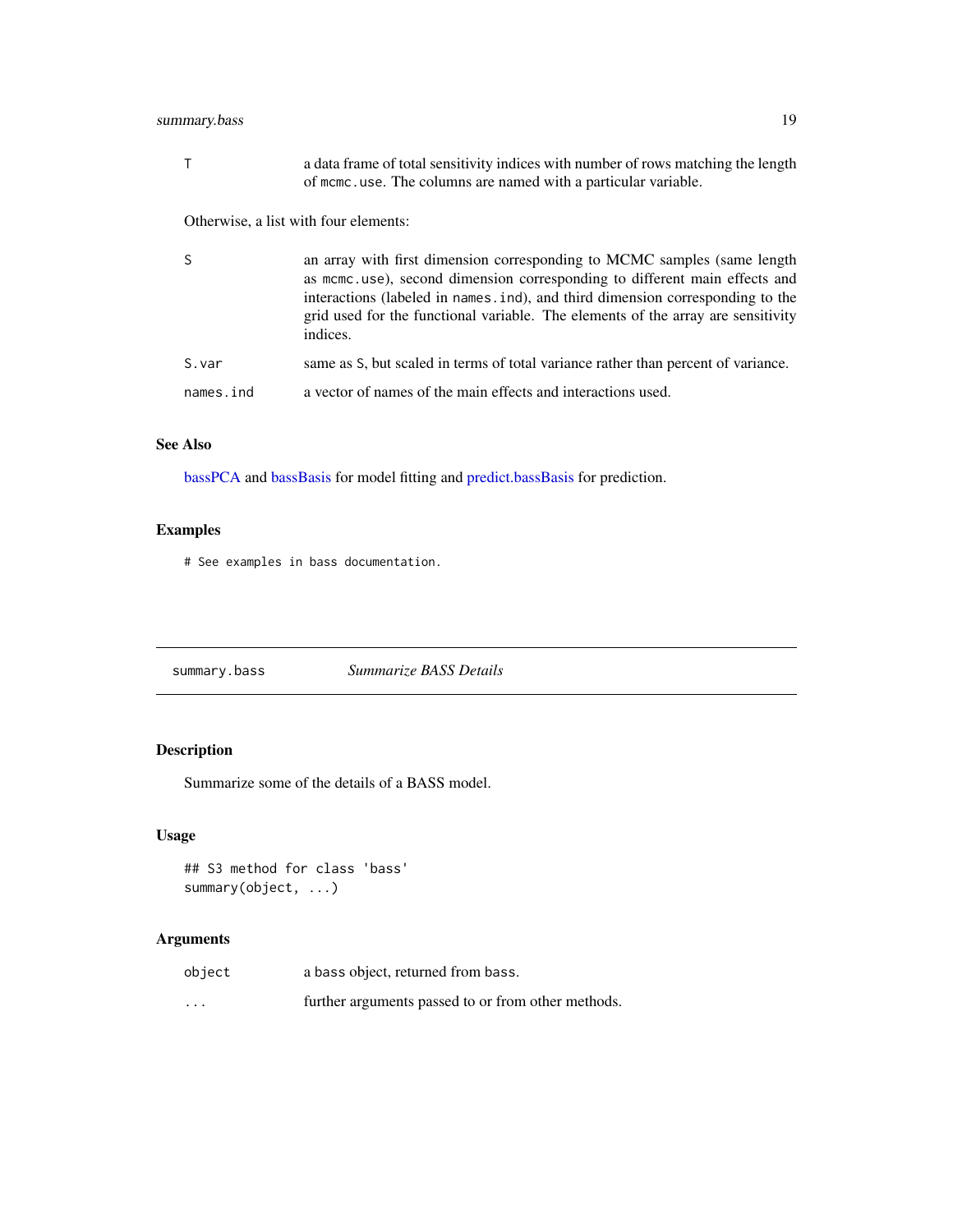<span id="page-19-0"></span>summary.bassBasis *Summarize BASS Details*

# Description

Summarize some of the details of a BASS model.

# Usage

```
## S3 method for class 'bassBasis'
summary(object, ...)
```

| object   | a bassBasis object, returned from bassPCA or bassBasis. |
|----------|---------------------------------------------------------|
| $\cdots$ | further arguments passed to or from other methods.      |